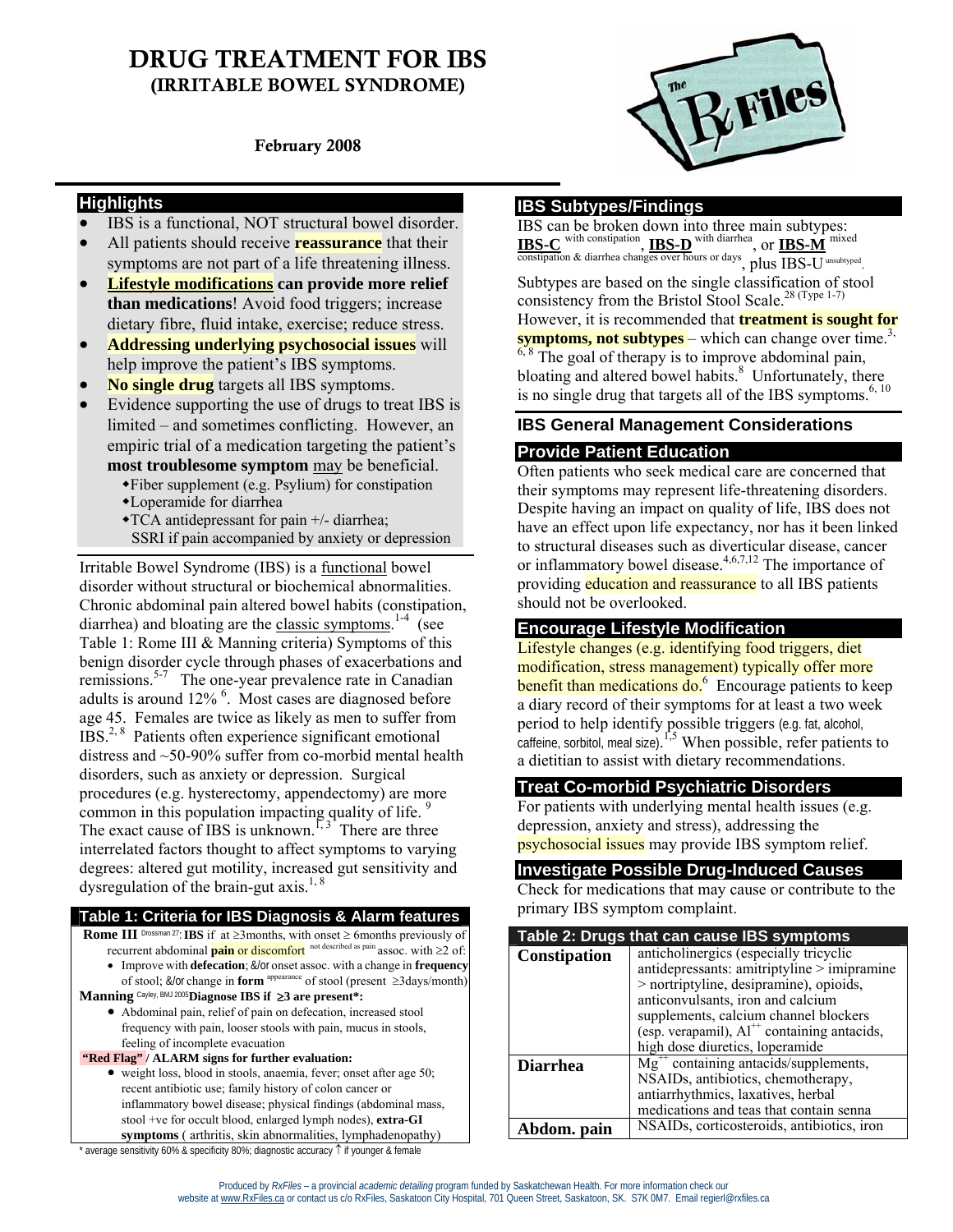#### **Drug Treatment**

Drug therapy may be initiated when IBS symptoms start to diminish the patient's quality of life.<sup>5, 8</sup> Evidence to support chronic drug therapy is lacking, however trials of medications targeting the predominant symptoms may be used empirically during exacerbations.<sup>1</sup>

#### **Limitations with the Evidence**

There are several limitations with the available literature. These lead to conflicting results between trials, metaanalysis and systematic reviews.

#### **Table 3: IBS Study design limitations**

- small sample size; lack of sample size calculations
- short durations
- inconsistently reported IBS subtype classification
- criteria to identify IBS patients not always used (e.g. Manning, ROME, ROME II, ROME III criteria)
- some endpoints inadequately designed, outcomes varied
- compliance seldom measured
- placebo response rate high (40-70%)
- often in gastroenterology and not primary care setting

#### **Diarrhea**

Loperamide **IMODIUM** is the antidiarrheal of choice for treating IBS related diarrhea and is the only drug in this class to be evaluated for this indication. It has a better safety profile, since it does not cross the blood brain barrier like other opiates. $5, 10, 12$ 

Loperamide, when scheduled for short periods of time (i.e. <5 weeks), has been shown to decrease stool frequency from 1.9/day to 1.3/day, and decrease the incidence of urgency from 2.4 days/week to 1.1 days/week when compared to placebo ( $p<0.05$  for both).<sup>15</sup> When studied in patients suffering from painless diarrhea, all patients (100%) noted an improvement in stool frequency and stool consistency (versus 40% and 50%, respectively, in the placebo group,  $p < 0.001$ ).<sup>16</sup> The doses used in these trials ranged from  $2-12$ mg daily in divided doses.<sup>15-17</sup> Patients were allowed to titrate the dose up or down to balance relief of symptoms with adverse events.

Loperamide has not been shown to relieve global IBS symptoms, abdominal pain or bloating.<sup>8, 10, 18</sup> In fact, loperamide may increase nighttime abdominal pain.10 Therefore, loperamide is recommended in patients with painless diarrhea.<sup>10</sup>

Despite being used in trials, most recommendations suggest that loperamide should be limited to PRN use.<sup>2,5</sup> It can be used intermittently to reduce postprandial urgency or to help prevent predictable episodes of diarrhea, especially for important events.<sup>2,3,5,10</sup> However, if the diarrhea is severe, a short-term course of scheduled dosing may be needed.<sup>2</sup> Avoid in patients with constipation, and use with caution in patients suffering from IBS alternating between diarrhea and constipation.<sup>2,5,12</sup>

Cholestyramine (**QUESTRAN**) may be useful when there is a component of bile-salt diarrhea, especially pertinent in post-cholecystectomy IBS.

#### **Constipation**

Non-pharmacological measures, like increasing dietary fruits and vegetables, exercise and fluid intake should be recommended in all patients suffering from constipation.<sup>3</sup> If constipation continues despite these lifestyle modifications, fibre supplementation can be tried. There are two types of fibre – soluble (e.g. bulking agents – psyllium, calcium polycarbophil, oats) and insoluble (e.g. wheat bran).<sup>2</sup> Patients who are on fibre supplementation are 1.5 times more likely to experience relief from their constipation compared to those who are not (RR 1.56, 95% CI  $1.21$ -2.02).<sup>19</sup> Fibre will not improve abdominal pain or bloating, and **insoluble fibre may actually worsen these symptoms** - especially if introduced too quickly.<sup>19, 20</sup> {Fibre supplementation has also been evaluated in diarrhea-predominant IBS patients as well. However, due to previously listed literature limitations, current evidence only supports the use of fibre supplementation for treating constipation.<sup>11, 19, 20</sup>}

There is little randomized controlled trial evidence for laxative use in this population. $\delta$  If fibre supplementation fails, other laxatives are sometimes necesary.<sup>2, 3, 5</sup> Osmotic laxatives (such as Mg++ Citrate, PEG solution, sorbitol) are somewhat safer in the long term. Occasionally a stimulant is necessary and in such cases an agent such as bisacodyl may be used.

#### **Abdominal Pain**

Both antispasmodics and antidepressants have been investigated for relieving abdominal pain associated with IBS. Most recommendations suggest avoiding opioid analgesics, due to concerns involving adverse events, the abuse potential, and the lack of evidence in this population.5

# **Antispasmodics**

Antispasmodics are thought to relieve abdominal pain by reducing intestinal smooth muscle contractions.<sup>1, 2</sup> The published reviews assessing the efficacy of antispasmodics in IBS patients have yielded conflicting summaries. $8, 10-14$  Some of the reviews included up to eleven different antispasmodic agents – however, only three of these are available in Canada with an official indication for irritable bowel syndrome: dicyclomine **BENTYLOL**, pinaverium **DICETEL** and trimebutine **MODULON.**<sup> $6, 21$ </sup> Therefore, these medications may be trialed empirically in patients suffering from abdominal pain. They can be used as-needed for acute attacks of abdominal pain or scheduled before meals in patients with postprandial symptoms.<sup>2</sup> Use with caution in patients with constipation, as antispasmodics may worsen this symptom.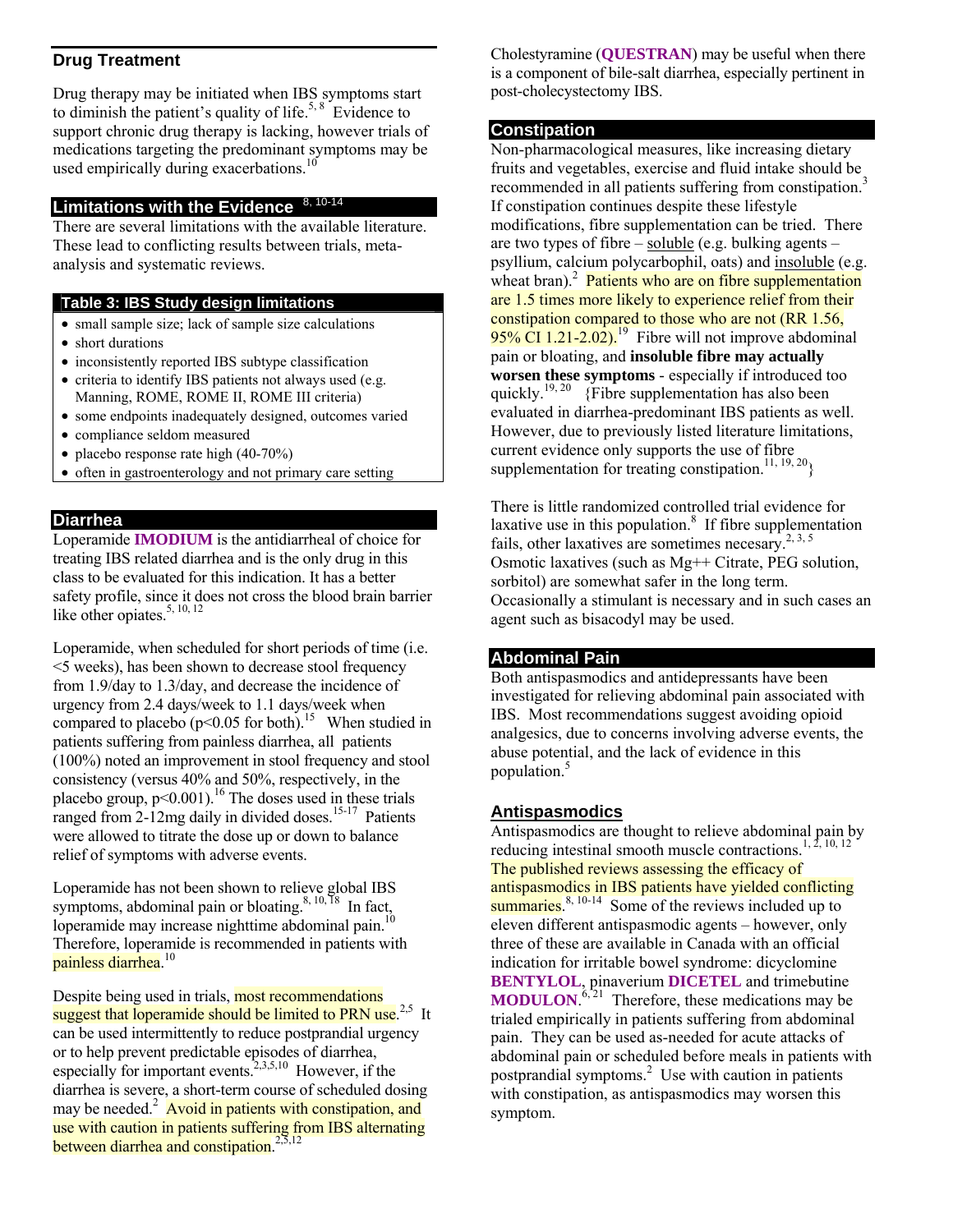# **Antidepressants**

Antidepressants are used for their analgesic properties, as well as their ability to alter gastrointestinal transit and treat psychiatric co-morbidity.<sup>1, 2</sup> Only tricyclic antidepressants (TCAs) and selective serotonin reuptake inhibitors (SSRIs) have been investigated for IBS, with the bulk of the studies involving TCAs. There is only one trial comparing a TCA (imipramine) to a SSRI (citalopram). **Unfortunately, neither agent was superior to placebo for improving global IBS symptoms or abdominal pain**. 22

# **Tricyclic Antidepressants (TCA)**

As with the antispasmodics, the reviews assessing the efficacy of TCA use for relieving IBS-related abdominal pain have lead to inconsistent conclusions.<sup>8, 11, 12, 14</sup> A physiological study showed that a TCA (imipramine) prolonged intestinal transit time. $2<sup>3</sup>$  The anticholinergic properties of TCAs, along with this finding, support the use of these agents for treating diarrhea. **Therefore**, patients suffering from IBS-related abdominal pain may benefit from a TCA when a diarrhea component is also present, or when indicated for a co-morbid mental health disorder. Avoid using in patients with constipation, as TCAs may provoke or aggravate constipation.<sup>2, 10, 12</sup>

### **Selective Serotonin Reuptake Inhibitor (SSRI)**

No systematic reviews or meta-analysis, for this indication, have been conducted with the SSRIs, largely due to the small number of trials involving these agents. Although the clinical significance has yet to be determined, the above mentioned physiological study also showed that a SSRI (paroxetine) accelerated intestinal transit time - thus suggesting that SSRIs would be more suited for treating constipation.  $2^3$  A study involving fluoxetine in IBS patients suffering from pain and constipation (ROME II criteria) strengthened this notion. In this trial, 44 patients (61%  $\Omega$ , mean age 34.9 [ $\pm$ 10] years]) were randomized to fluoxetine 20mg po OD x 12 weeks or placebo, in a tertiary setting. By week 4, abdominal discomfort, bloating, hard stool consistency, frequency of bowel movements <3 times a week and change in bowel habit were all significantly improved in the fluoxetine group ( $p<0.05$  for each). This effect continued to week 12. Four weeks after the study medications were discontinued, all of the above endpoints – except change in bowel habit, were still significantly less in the fluoxetine group. $24$ 

In other words, in patients suffering from IBS-related abdominal pain and constipation may benefit from a **SSRI.** The SSRIs have also been investigated in patients suffering from diarrhea-predominate IBS. However, until additional evidence is available, reserve this class of

Links to:

IBS Drugs for Symptom Management – Chart: http://www.rxfiles.ca/acrobat/CHT-GI-IBS.pdf RxFiles Drug Comparison Charts book: www.RxFiles.ca antidepressants for co-morbid mental health disorders in these patients.

Only three SSRI antidepressants have been studied in IBS patients to date – fluoxetine **PROZAC**, paroxetine **PAXIL** and citalopram **CELEXA.**<sup>22, 24, 25</sup> {For studied doses in IBS, see Comparison Chart.}

### **Abdominal Bloating**

Alleviating constipation, if present, may help reduce bloating. If using fiber supplementation to treat constipation, use cautiously as fibre may worsen bloating.<sup>5</sup> Fluoxetine has been shown to relieve constipation, abdominal pain and bloating in patients suffering from constipation-predominant IBS and associated pain.24 Otherwise, medications are not useful for bloating.

#### **Herbal Medications, Probiotics & Alternatives**

A Cochrane review assessed the effectiveness and safety of Chinese herbal medicines in IBS patients, but concluded that there is limited evidence to suggest using herbal agents at this time. $26$  Currently, there is insufficient data to recommend any probiotics for IBS. Hypnosis, yoga, meditation, tai chi & acupuncture has no or limited evidence, but anecdotal cases of success. Cognitive behavioral therapy, standard psychotherapy and hypnotherapy 32 may help selected IBS patients.

#### **Agents on the Horizon**

Asimadoline (a peripheral kappa-opioid agonist), cilansetron (competitive type 3 serotonin 5-HT3 receptor antagonist), renzapride (a novel benzamide related to cisapride) & talnetant (a neurokinin-3 receptor-specific antagonists) are four examples of potentially promising agents for IBS.

# *Table 4: A note on Tegaserod (ZELNORM)*

- A retrospective analysis reported that 13 patients (0.1%) on ZELNORM experience a cardiovascular ischemic event compared to 1 patient  $(0.01)$  in the placebo group  $(p=0.024)$ , resulting in the removal of ZELNORM from the market.
- The FDA is now allowing the use of ZELNORM in female constipation-predominant IBS patients who are <55 years old with no history of heart problems. August 2007; Treatment IND program
- Patients taking ZELNORM 12mg/day are 1.2 times more likely to experience relief from global IBS symptoms compared to those who are not (NNT=14).
- Diarrhea is the most common side effect and is 3 times more likely to occur in patients on ZELNORM, versus those on placebo (NNH=20).
- Health Canada has suspended the approval of tegaserod.

#### *References available at www.RxFiles.ca*

**Acknowledgements**: Contributors & Reviewers:

DISCLAIMER: The content of this newsletter represents the research, experience and opinions of the authors and not those of the Board or Administration of Saska Health Region (SHR). Neither the authors nor Saskatoon Health Region nor any other party who has been involved in the preparation or publication of this work warrants<br>or represents that the intormation condined by the mark Readers are encouraged to confirm the information contained herein with other sources. Additional information and references online at www.RxFiles.ca<br>Copyright 2008 – RxFiles, Saskatoon Health Region (SHR) www.RxFiles.ca

Pham, CQD PharmD (Ottawa), L. Worobetz (SHR-Gastroent), M. Jin PharmD (Hamilton), B. Schuster PharmD (RQHR) & the RxFiles Advisory Committee. Prepared by*: L. Kolodziejak,* (B Jensen, L Regier)